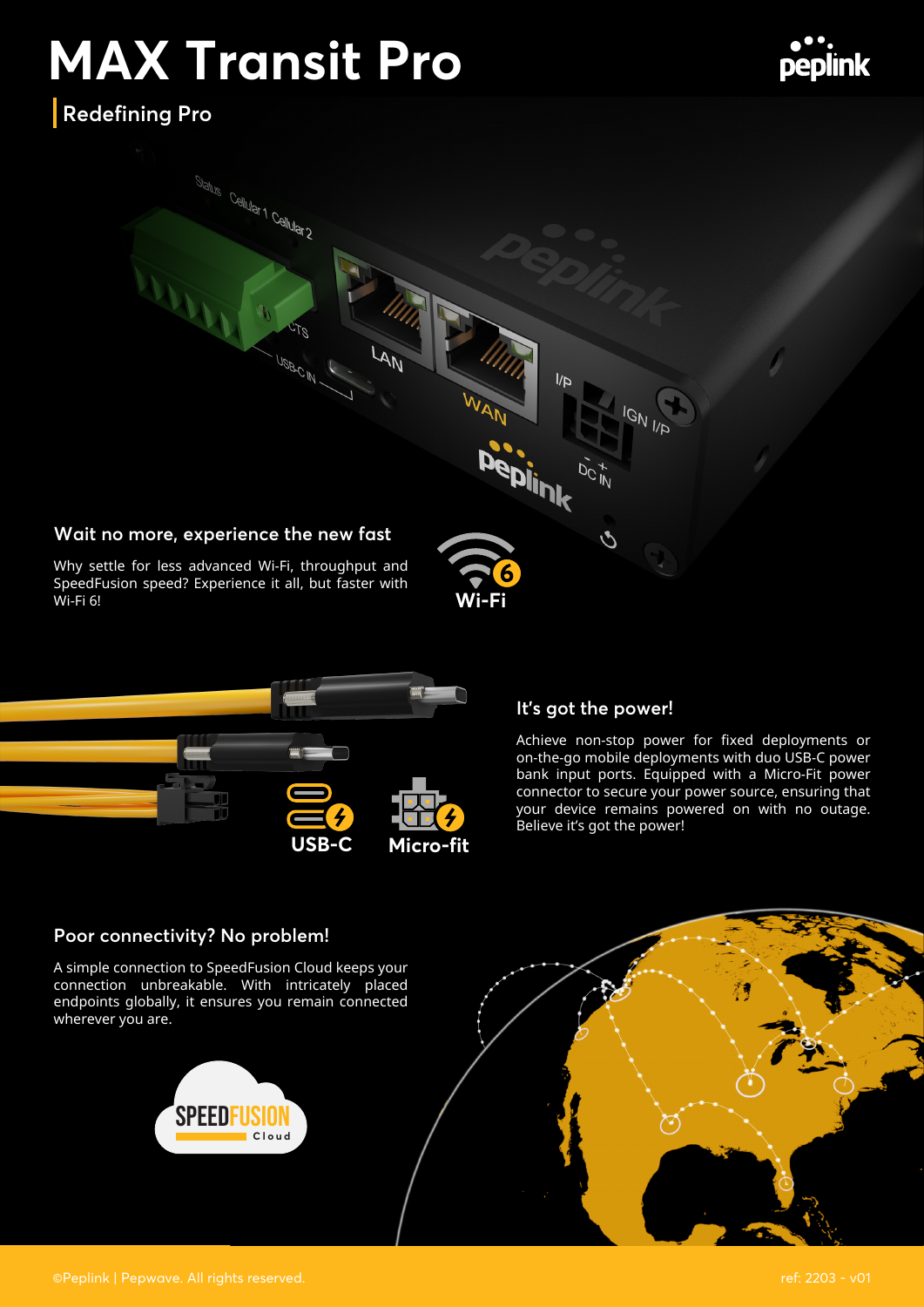# **MAX Transit Pro**







#### **Elevate the way you manage SIMs**

Elevate the way you manage SIMs with eSIM support and sophisticated hardware like the SIM Injector. Manage SIMs more efficiently from anywhere, at any time.

#### **Safeguard your applications**

MAX Transit Pro offers flexibility in the ways you can create PepVPN tunnels, enabling 256-bit AES Encryption to ensure your applications are kept protected, so that you can browse with confidence.



#### **Running applications just got easier!**

Want to run third party applications directly with your MAX Transit Pro? Well now you can! With edge computing Docker and Python\* , the possibilities are endless!



\* Feature will be available soon.

peplink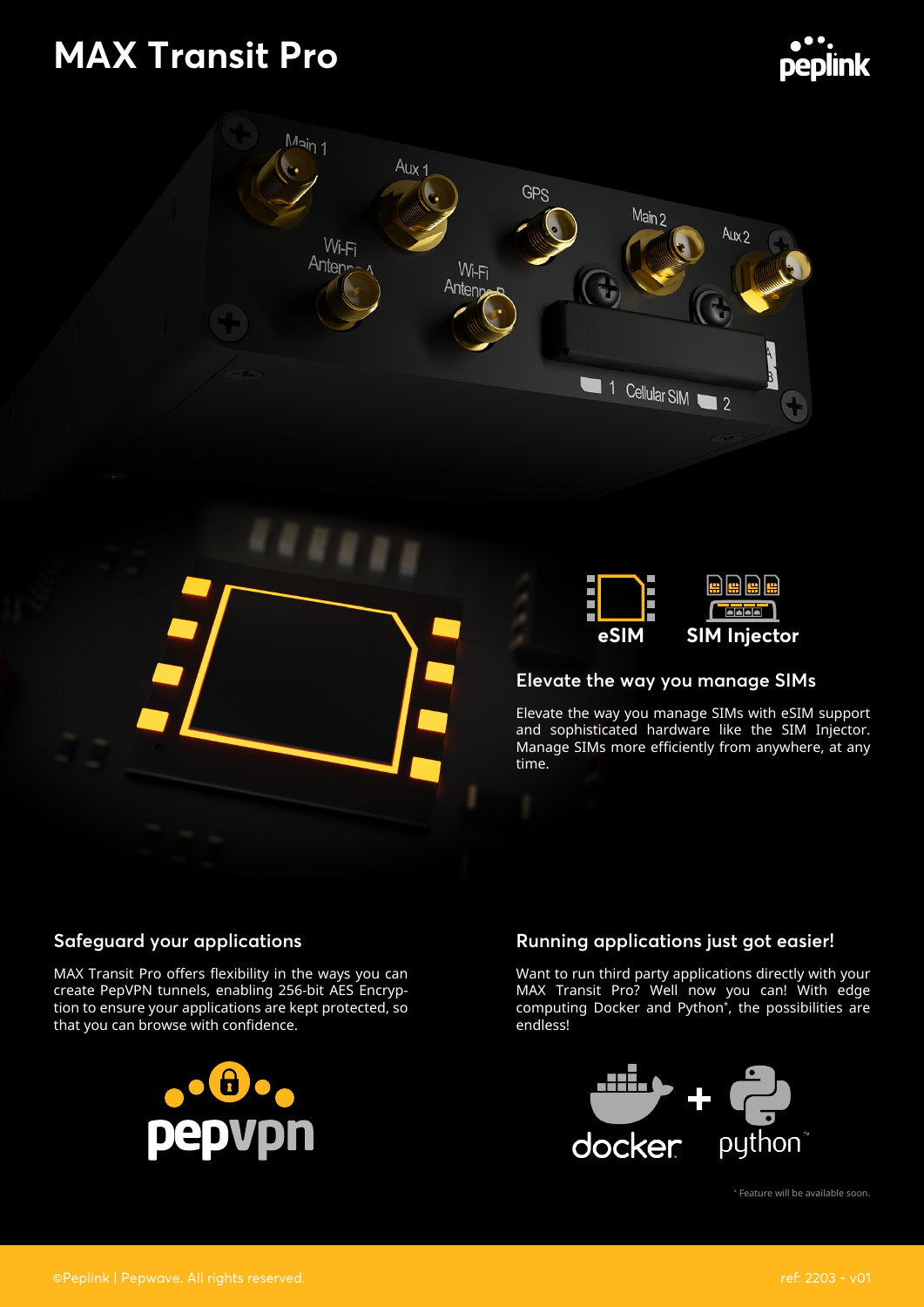## **Transit Pro**





### **Specifications**

| <b>WAN Interface</b>                                | 1x 10/100/1000M Ethernet<br>2x Embedded Cellular Modems with<br><b>Redundant SIM Slots</b> | <b>Antenna Connectors</b>                                             | 4x SMA Cellular Connectors<br>2x RP-SMA Wi-Fi Antenna Connectors<br>1x SMA GPS Antenna Connector                                                        |
|-----------------------------------------------------|--------------------------------------------------------------------------------------------|-----------------------------------------------------------------------|---------------------------------------------------------------------------------------------------------------------------------------------------------|
| <b>LAN Interface</b>                                | 1x 10/100/1000M Ethernet                                                                   | <b>Power Input</b>                                                    | Power Port: 12V - 56V DC<br>AC Adapter: AC Input 100V-240V / DC Output 12V                                                                              |
| Wi-Fi Interface                                     | Simultaneous Dual-Band (2.4GHz / 5GHz)<br>Wi-Fi 6 2x2 MIMO<br>Wi-Fi WAN and/or AP          | 2x USB-C 20V, 3A each for Power Input<br>Terminal Block: 12V - 56V DC |                                                                                                                                                         |
|                                                     |                                                                                            | <b>Power Consumption</b>                                              | 10W (nominal), 18W (max.)                                                                                                                               |
| <b>SpeedFusion Features</b>                         | Hot Failover <sup>1</sup> , WAN Smoothing <sup>1</sup> ,<br>Bandwidth Bonding <sup>1</sup> | <b>Dimensions</b>                                                     | 6.3 x 3.8 x 1.3 inches / 160 x 97 x 33.5 mm                                                                                                             |
| <b>Number of PepVPN</b><br><b>SpeedFusion Peers</b> | 2/5 <sup>2</sup>                                                                           | Weight                                                                | 1.61 pounds / 730 grams                                                                                                                                 |
|                                                     |                                                                                            | <b>Operating Temperature</b>                                          | $-40^{\circ}$ – 149°F / -40° – 65°C                                                                                                                     |
| <b>Features</b>                                     | Edge Computing with Docker and Python <sup>3</sup> ,<br><b>Ignition Sensing</b>            | <b>Humidity</b>                                                       | 15% - 95% (non-condensing)                                                                                                                              |
| <b>Router Throughput</b>                            | 1Gbps                                                                                      | <b>Certifications</b>                                                 | FCC, CE, RoHS,<br>E-Mark <sup>5</sup>                                                                                                                   |
| <b>SpeedFusion Throughput</b><br>(No Encryption)    | 400 Mbps                                                                                   |                                                                       | EN61373 Shock and Vibration Resistance <sup>5</sup><br><b>EN50155 Railway Applications -</b><br>Electronic Equipment used on Rolling Stock <sup>5</sup> |
| <b>SpeedFusion Throughput</b><br>(256-bit AES)      | 200 Mbps                                                                                   |                                                                       | EN61000 Electromagnetic Compatibility <sup>5</sup>                                                                                                      |
| <b>Recommended Users</b>                            | 25-150                                                                                     | <b>Package Content</b>                                                | 1x Transit Pro<br>4x LTE Antennas (ACW-234)<br>2x Wi-Fi Dual Band Antenna (ACW-341)                                                                     |
| Cellular Data Rate <sup>4</sup>                     | CAT-12: 600 Mbps / 150 Mbps                                                                |                                                                       | 1x GPS Active Antenna (ACW-232)                                                                                                                         |
| (Downlink / Uplink)                                 | CAT-7: 300 Mbps / 150 Mbps                                                                 |                                                                       | 1x 12V 2A 4 Pin Power Supply (ACW-632)<br>1x 6 Pin Terminal Block Connector<br>1 Pair of Mounting Brackets (ACW-724)                                    |

**Warranty** 

1-Year Limited Warranty

<sup>1</sup> Requires a PrimeCare subscription, complimentary for the first year.<br><sup>2</sup> 5 PepVPN Peers are enabled for PrimeCare models which requires a PrimeCare subscription, complimentary for the first year.<br><sup>3</sup> Feature will be a